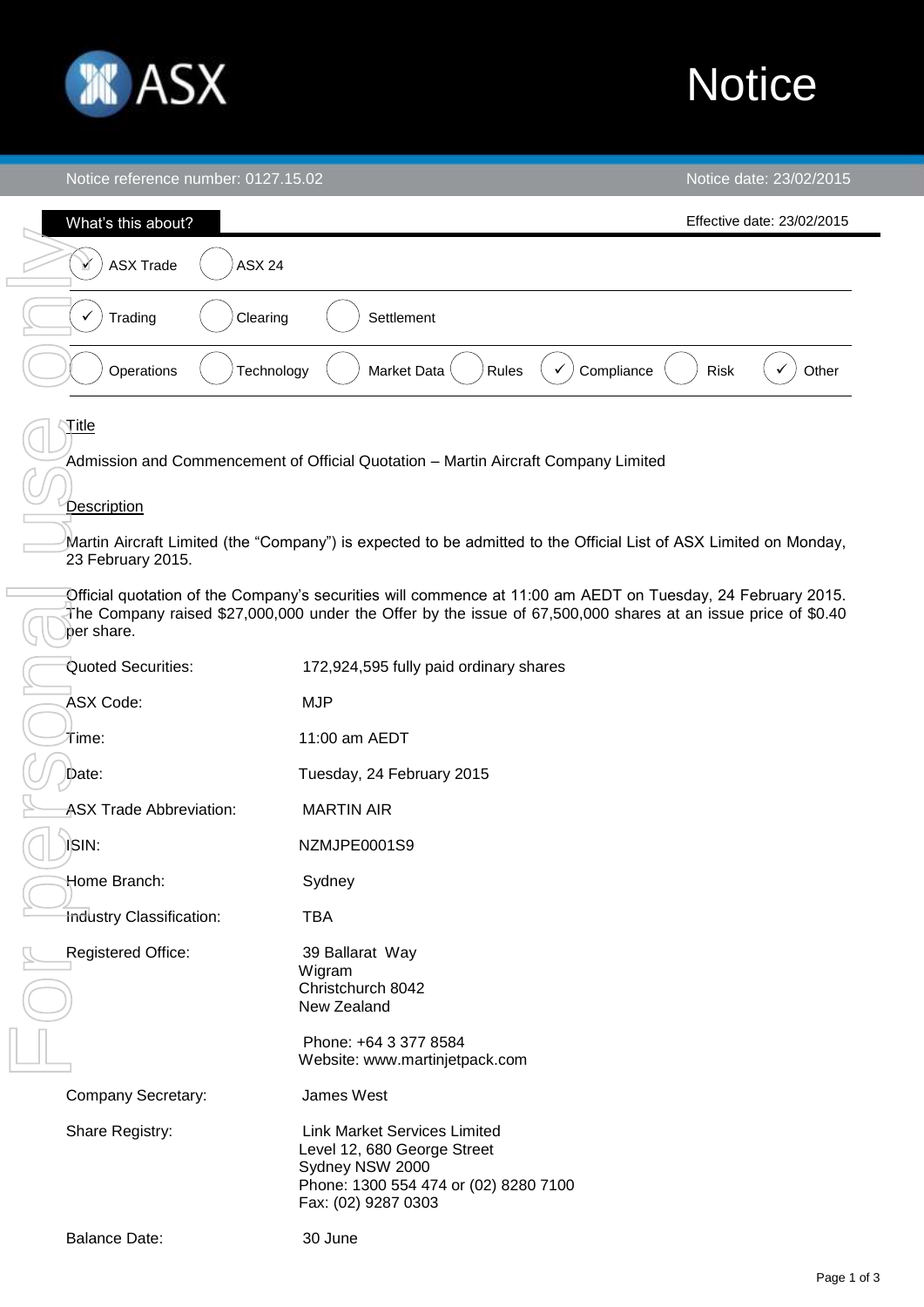| CHESS:                            | Participating. The Company will also operate an issuer sponsored subregister.                                                                                                                                   |
|-----------------------------------|-----------------------------------------------------------------------------------------------------------------------------------------------------------------------------------------------------------------|
| Place of Incorporation:           | New Zealand                                                                                                                                                                                                     |
| Dividend Policy:                  | The Company does not anticipate paying dividends in the short or medium term.                                                                                                                                   |
| Activities:                       | Development and future sale of the Martin Jetpack.                                                                                                                                                              |
| <b>ASX Restricted Securities:</b> | 67,389,024 fully paid ordinary shares escrowed for 24 months from the date of<br>official quotation of the Company's securities                                                                                 |
|                                   | 1,800,000 options exercisable at NZ\$0.43 each with various exercise dates<br>escrowed for 24 months from the date of official quotation of the Company's<br>securities                                         |
|                                   | 316,670 options exercisable at NZ\$0.24 each on or before 25 January 2016<br>escrowed for 24 months from the date of official quotation of the Company's<br>securities                                          |
|                                   | 3,000,000 options exercisable at NZ\$0.24 each on or before 15 April 2018<br>escrowed for 24 months from the date of official quotation of the Company's<br>securities                                          |
|                                   | 58,056 fully paid ordinary shares escrowed for 12 months from 5 June 2014                                                                                                                                       |
|                                   | 110,000 fully paid ordinary shares escrowed for 12 months from 24 June 2014                                                                                                                                     |
|                                   | 472,014 fully paid ordinary shares escrowed for 12 months from 14 July 2014                                                                                                                                     |
|                                   | 20,368 fully paid ordinary shares escrowed for 12 months from 18 July 2014                                                                                                                                      |
| DIDE                              | 66,202 fully paid ordinary shares escrowed for 12 months from 17 August 2014                                                                                                                                    |
|                                   | 100,834 fully paid ordinary shares escrowed for 12 months from 28 August<br>2014                                                                                                                                |
|                                   | 163,197 fully paid ordinary shares escrowed for 12 months from 2 September<br>2014                                                                                                                              |
|                                   | 2,989,818 fully paid ordinary shares escrowed for 12 months from 30<br>September 2014                                                                                                                           |
| Securities not quoted:            | 500,000 warrants exercisable at NZ\$0.20 each on or before 28 May 2015<br>4,450,000 options with various exercise prices and expiry dates<br>The ASX Restricted Securities noted above, which are also unquoted |
| What do I need to do and by when? |                                                                                                                                                                                                                 |
| January 2015.                     | Please refer to the Company's Prospectus dated 27 October 2014 and Third Supplementary Prospectus date                                                                                                          |
| Need more information?            |                                                                                                                                                                                                                 |
|                                   |                                                                                                                                                                                                                 |
| January 2015.                     | Please refer to the Company's Prospectus dated 27 October 2014 and Third Supplementary Prospectus dated                                                                                                         |

# $\mathcal W$ hat do I need to do and by when?

### Need more information?

Please refer to the Company's Prospectus dated 27 October 2014 and Third Supplementary Prospectus dated 14 January 2015.